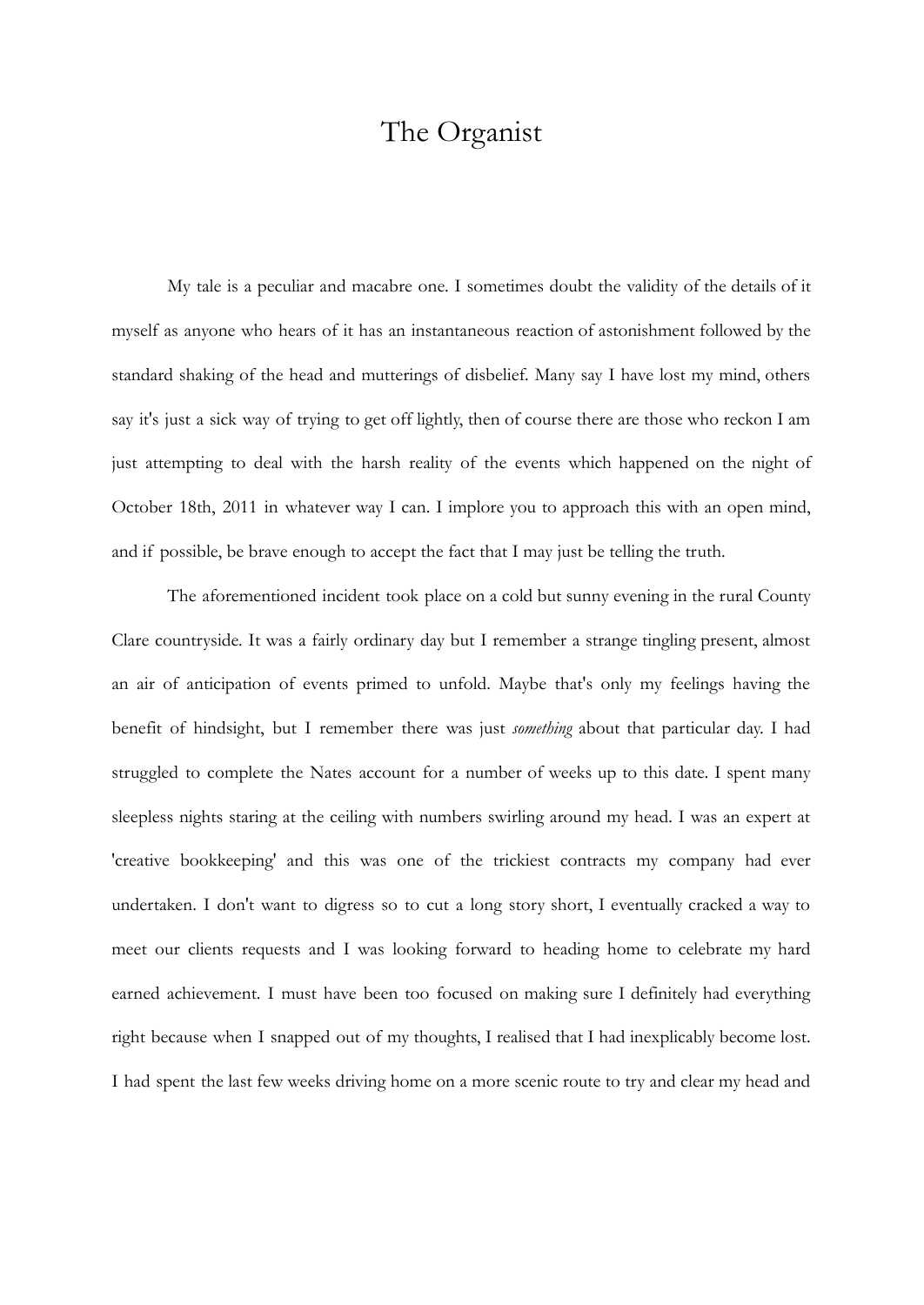as a result, had become accustomed to the alternate routes through the picturesque countryside, however, on *this* day, I did not recognise the road I found myself on.

I tried to mentally retrace my steps but on account of my daydreaming I could barely even remember leaving the office, not to mention what route I had taken. I found myself on a long and winding narrow road, littered with potholes which caused me great concern for the suspension of my vintage Mazda 808 coupe. Although hopelessly lost, I couldn't help but admire the spectacular views of the surrounding valleys and tree speckled hills. As the sun began its descent, daylight started to fade, and the picturesque lush green surroundings slowly started to fade to black. I switched on my headlights, searching for a signpost or even a house to ask for directions. There hadn't been a sign of any form of civilisation for a long time by this stage and I was regretting my decision to take the rural route home. After rounding a particularly sharp bend, my car jolted violently and a loud crash shook the entire chassis. The old Mazda ground to a halt and subsequently died. I tried to restart it but to no avail. Puzzled as to what happened I exited the car to carry out an inspection.

There was no obvious signs of any major damage so I assumed one of those *craters* that pass as potholes around here had been responsible for my breakdown. I was never blessed with a mechanically orientated mind and so popping the bonnet would be only a mere formality as I would be unable to tell one part of the engine from the other, not to mention trying ascertain if there was anything amiss. The sun was, at this stage, almost entirely gone and the moon was now the primary source of illumination in absence of my headlights. I sat back into my car and wracked my brain trying to think of what to do. Off all of the days to forget my phone, this would have to be the one where I needed it the most. As I sat there and pondered my options, my bad luck was exacerbated by the sudden and eerily quick appearance of fog. It was thick, dense, and unrelenting. It appeared - seemingly from nowhere, enveloping my car, swallowing it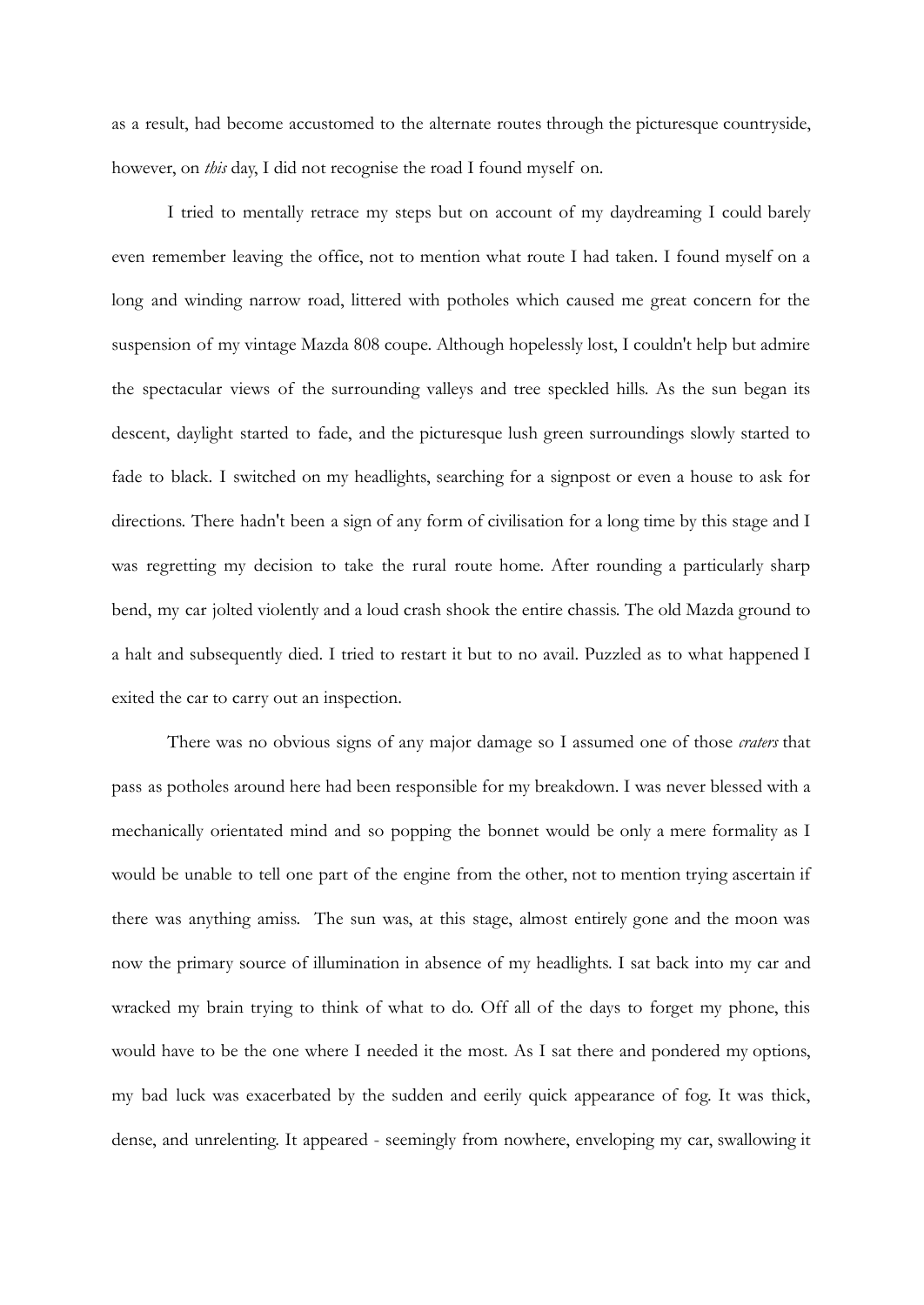up and leaving me in an even more perilous situation than the one I previously found myself in. Should another vehicle follow my same path, there would almost inevitably be a collision. I remember feeling an unnerving sense of isolation and uncomfortable vulnerability shrouded in the midst of that fog which makes me shudder to this day. My car was completely dead, not even the hazard lights would work. I realised that I couldn't stay sitting there all night so I reluctantly made the decision to wait along the embankment or somewhere at least off the road and more sheltered. The fog had brought quite a chill with it and I needed to start moving to warm myself up.

Thinking it pointless to head backwards as I was already lost, I decided to move forward in the hope of stumbling across some form of life. Just as I began my arduous trek, I heard what sounded like my name being whispered through the fog. I stopped and listened intently, not knowing if it was only the gentle breeze rustling through the bushes or if I did in fact hear my name being called. I turned around and made my way back only to see the silhouette of a figure standing behind my recently abandoned car.

I went to step forward to greet them but stopped, noticing there was something off about this. *How did they know my name?* I decided to make my greetings from a distance for now but my calls went unanswered. I tried again but to the same result. I strained my eyes to try to make out more detail on the person but they were shrouded in darkness, and the fog made it even more difficult to see anything. I cautiously moved closer to get a better look. The figure stood motionless in the middle of the road. As I approached I could make out slightly more detail - it seemed like they were wearing a long hooded trench coat or poncho as they were completely covered over. I can't emphasise enough how difficult it was to make anything out clearly. I called out once more but again, there was no reply. It was only after another few steps that it dawned on me and I had to stop. I studied the figure closely as best I could and noticed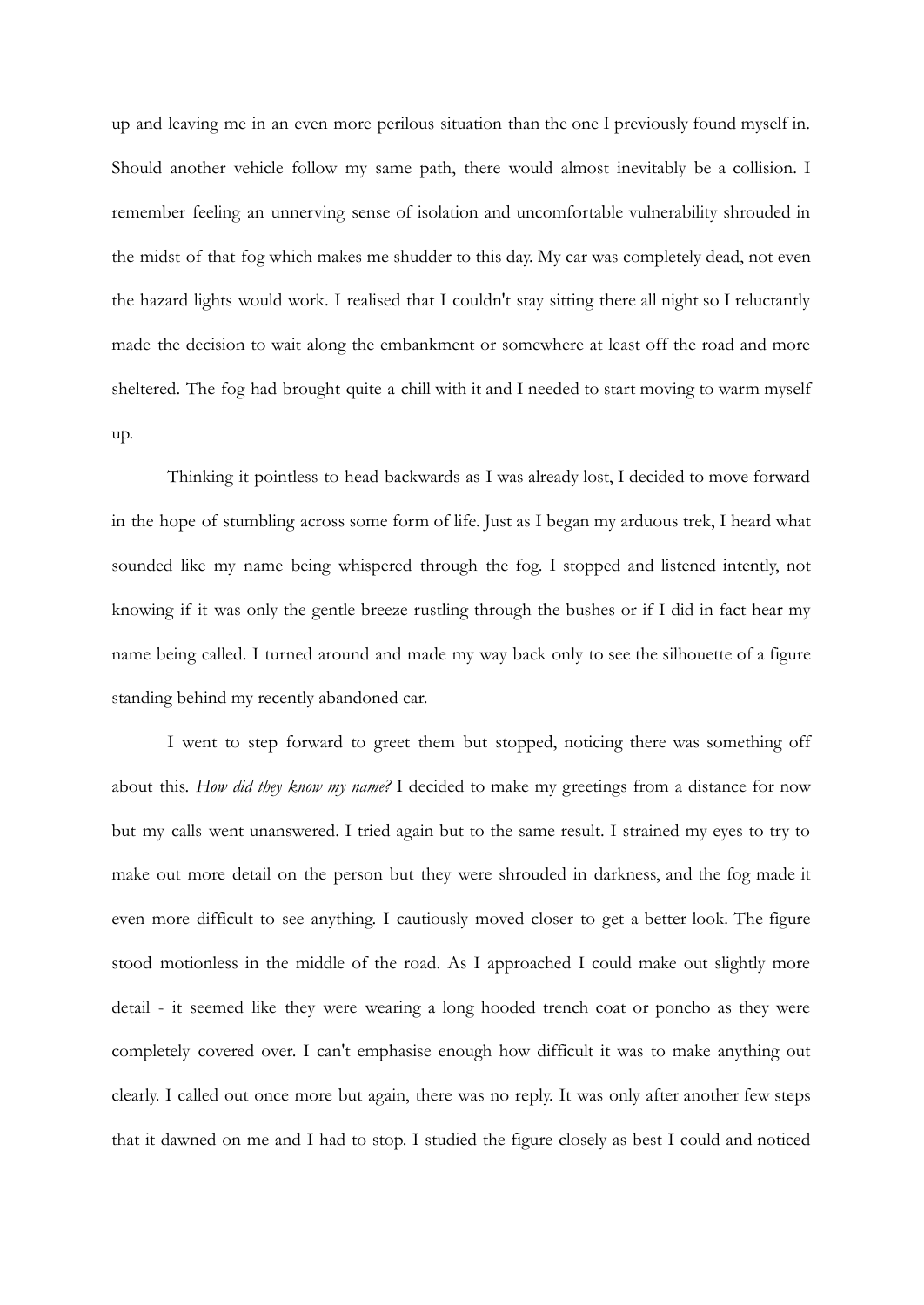that its proportions seemed unnatural, in fact, it's entire frame seemed distorted. I remember I could feel the hairs on the back of my neck stand tall and I got a sudden sickening gut feeling. Its arms were dangling almost past his knees, and it was bent forward with a massive hunch. It also appeared to have a lordotic twist back from the waist resulting in its body taking on a peculiar shape like that of a backward S. Another thing which struck me was its breathing, or lack thereof I should say. Its shoulders and chest were rising and falling but it seemed forced, too exaggerated as if it was only feigning the ability to breath.

I was now trembling, frantically battling irrational thoughts, trying to convince myself that it could very well be just an illusion as a result of the fog. *Don't be so silly*. In circumstances such as this it is quite easy to let your imagination run wild and see only what you want, but all it took was for the mysterious stranger to take one laboured stride forward and without even thinking - I turned and ran. It was very difficult to see and I tried my best to follow the road in poor visibility but it seemed to just disappear right from beneath my feet, being suddenly replaced by soft damp grass. I powered on, adrenaline pumping through my body refusing to let me turn back to try to find the road. I could now just about make out that I was in a field but was unable to determine its size. It seemed to be sprawling endlessly, incredibly flat with no distinct bushes, rocks, trees or landmarks of any kind. Nothing only grass - which was getting longer and thicker the further I progressed. Eventually though, around the time the grass got to roughly knee height, I saw a massive darkness penetrating the thick blanket of fog, for ahead of me loomed a large forest.

It was dark, ominous and definitely didn't look inviting but there didn't seem to be much of a choice - it was either enter, or risk stumbling into that ghoul like stranger again in the fog. Neither option was ideal but I waded my way through the grass until I reached the perimeter of the forest. I made my way in through the trees, dodging branches and old rotting bark on the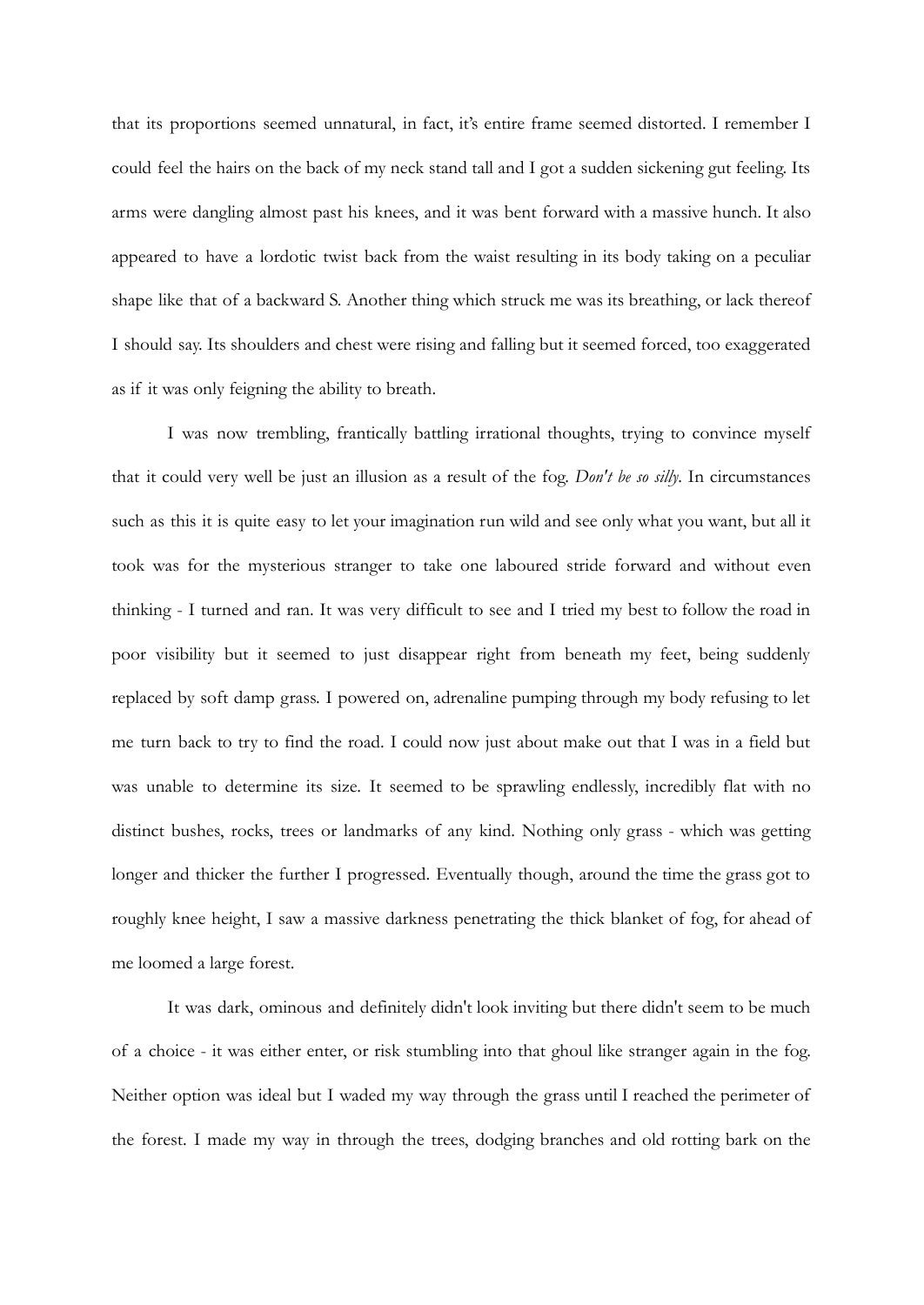moss covered ground until I could proceed no more. I halted, needing to rest, and took the opportunity to scan in between trees for any sign of movement. *Had I been followed?* - More importantly - *if I had - then by whom? And wow didthey know my name?*

I started to ponder, trying to think about what to do. I had always struggled under intense pressure but this was unprecedented and my mind was totally blank. At this point in time, I was pretty confident that I had not been followed, but now I was stranded in a forest in the middle of nowhere, with no way of calling for help. I had brief thoughts about making some sort of moss blanket for myself but I was no survivalist and started to doubt my ability to even last the night. Just as I was beginning to think that I was overreacting about the sinister intentions of the stranger, the crackling sound of some snapping twigs jerked me from my thoughts and back to reality. I looked up to see that same abhorrent figure approaching between trees. Its spasmodic gait made it appear to be lumbering slowly but in actual fact it was moving with considerable pace, albeit with seemingly great difficulty. There was something truly horrific about it and much worse was the fact that there was no doubt now that it was pursuing me. I didn't plan on sticking around to find out its intentions.

It's important to note that I'm referring to my pursuer as "it" and not "he" or "she" because if you saw the terrifying sight of it approaching, as much as my rational mind hates to admit, there would be no way anyone could refer to it as a Human person. The trees were too spread out to offer an adequate hiding place or even any sort of decent cover, so running seemed to be my only option and so I proceeded deeper into the forest. I ducked and dove between low lying branches and thankfully the fog seemed to be getting lighter the deeper I delved through the thickets. I was now more exposed but could travel faster with improved line of sight - a trade off I had no choice but to accept.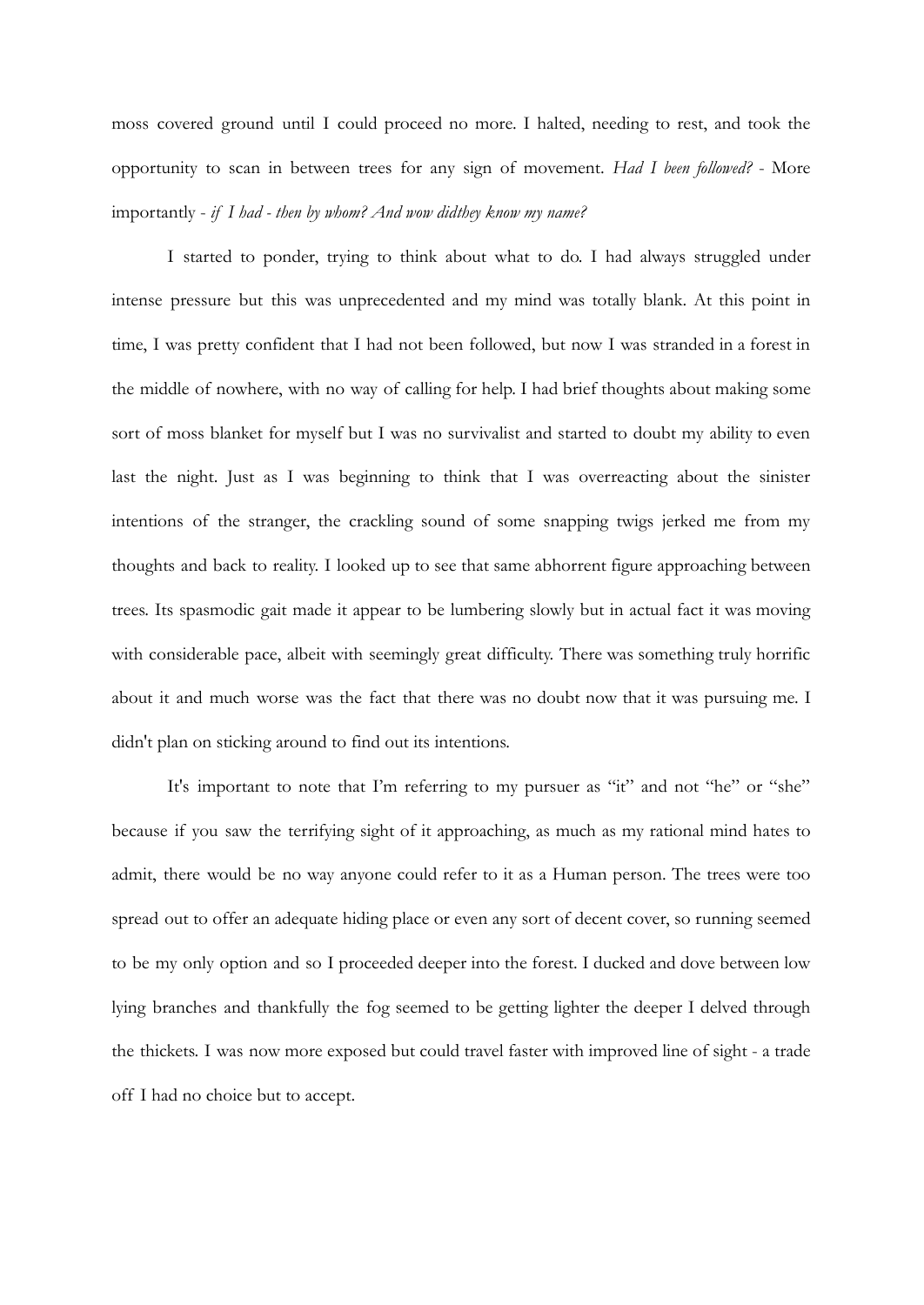Never had I ran like this before and I was starting to get a stitch and was in dire need of rest when the trees started to part. Thankfully the fog had now all but lifted and before me lay a massive lake, glistening under moonlight. I had absolutely no idea where I was and a feeling of despair rapidly started to creep up on me. Far in the distance, across the water on the opposite bank, I could just about see faint flickering lights from what I could only assume was a building of some sort nestled in between the silhouettes of large trees. The lake seemed to be situated in a giant hollow basin in a valley, set against a backdrop of some awe inspiring misty mountains. It was a truly breathtaking view from what was visible but current circumstances dictated that getting to that building was paramount. The forest I stood at the edge of, followed the water line all the way around. I desperately needed to reach somebody. Rustling somewhere close by in the trees behind alerted me again to the apparent omnipresence of my pursuer. The ground sloped gently down towards the water and there lay a small wooden slipway on the shoreline. Miraculously, I spied a berthed old wooden rowing boat upon the waters' edge. My only options were to follow the forest along the shore to the other side or else cross by boat. Exhausted, the thought of reaching the far side on foot almost caused me to faint. I sprinted to the boat, shoving it into the water almost without breaking stride and bungled inside.

Thankfully there were oars on the deck as in my haste I had forgotten to check. I rowed frantically trying to get as much distance between myself and the shoreline as quickly as I possibly could. I hadn't rowed a boat since I was young and my embarrassing lack of upper body strength was painfully evident as I struggled to work the oars. It took me a few minutes to coordinate properly, but soon enough I got the hang of it - adrenaline spurred me on. All I needed now was just to get far enough out into the lake so I could confidently take a breather. When I was satisfied I was safe enough, I stopped rowing and stood up to quickly scan around from shore to shore - there didn't seem to be a sign of anyone. Silence.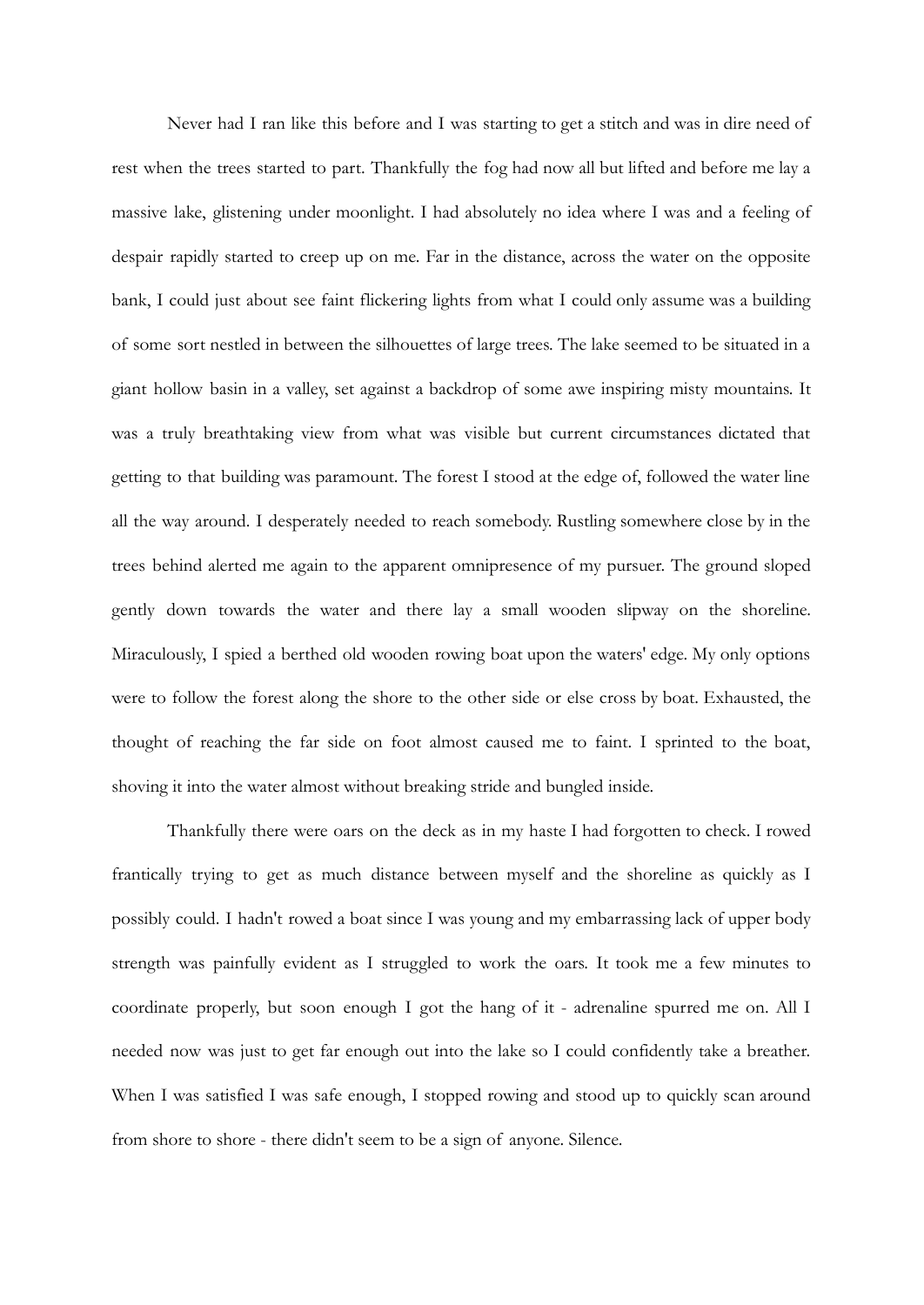Apart from the gentle rocking of the boat everything was perfectly still except for only the very slightest wisp of a breeze. There was no sign of my follower from the shore and I managed to relax a bit. My shoulders and arms ached so I tried to massage them. It was only through the calmness of the water that I could reflect on everything that had happened. I had been running on adrenaline all this time and this was the first opportunity I had to try to ratify my thoughts. I began to contemplate the idea of my car being deliberately sabotaged to strand me here. *But for what purpose?* As I wiped the sweat from my brow, I went to check my phone for reception. I frantically patted my pockets in a desperate search for my phone forgetting that I never had it in the first place. I cursed and took a deep breath, leaning back to look up at the stars.

As I sat there entranced by the hypnotic rocking I was roused when there was a small hollow thud against the hull, causing the boat to change direction and rock slightly. I cautiously peered over the edge looking for the cause - the last thing I needed now was to hit some rocks and sink. The water was dark and impossible to see through. Suddenly the boat jerked to the left, sending me flying onto the deck. One of the oars fell into the water and I just managed to scramble to my knees to catch the second. The boat began to rock violently and I was thrown back as water poured over the sides as a result of what seemed like a sudden tidal surge although impossible in an isolated lake. I was drenched and as I wiped my eyes I noticed that the water had a red tint to it. I looked at my clothes and they were covered in what looked like dark blood. Adding to my horror, I looked up only to see a set of hands appear over the edges. Hands - with long gnarled fingers, covered with a layer of thin, almost translucent saggy skin clutching the edge of the boat as if getting a grip in order to hoist some hideous creature up. I tried to scream but was cut short as a sudden flood of water came gushing over the sides causing the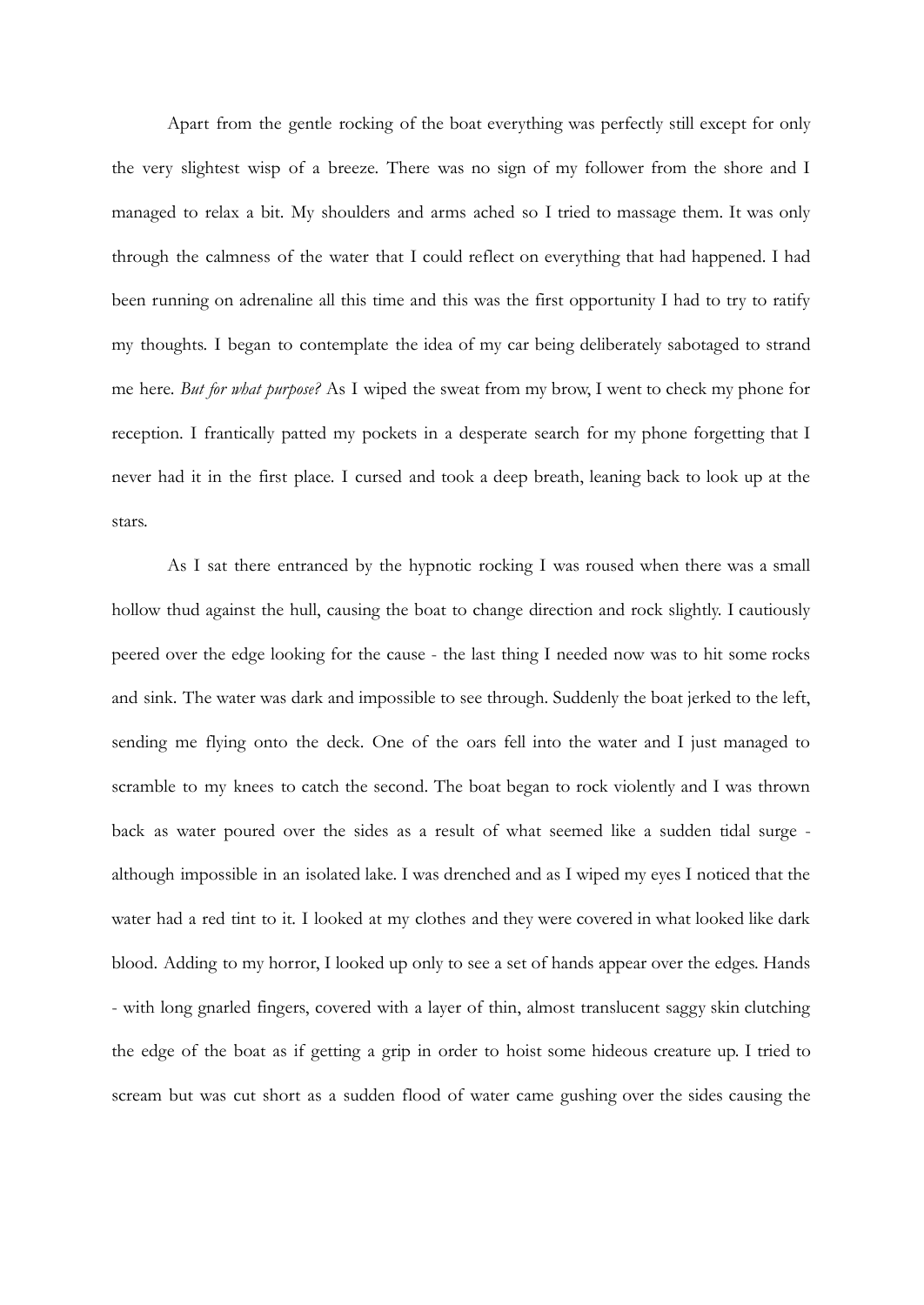boat to capsize sending me tumbling into the ice cold water. I quickly surfaced and had time for only a single gasp of air before a vice-like grip upon my ankle dragged me down.

## And down.

Further, into the depths of an abyss.

Hope was fading, along with what little light I could see still left shimmering on the surface. The silhouette of my capsized boat grew smaller and smaller as I was being pulled down deeper and deeper by phantoms unseen in the murky darkness. All of my struggling was futile, I could not escape - the hold upon my ankle was too tight. Even though I was immersed in freezing water the grip upon my leg was much colder, so cold in fact that it almost began to burn. In what I thought to be my final moments, there was no split second flashback of life events. No euphoric feeling. No sightings of a tunnel with light at the end. For me, my final thoughts were of dying at the hands of an inexplicable entity that would never be known and consumed by a sea of blood and darkness - alone, frightened and helpless. What an awful way to go.

I couldn't have imagined this morning when I left for work that it would be the last time I would ever hear my fiancés voice on the phone as we fought over whether or not to attend her friend's party. I had hung up angry with her and now would not get to tell her how much I loved her one last time. Add to this so many unanswered questions about my pursuer and what exactly was going on and I could feel my blood start to boil. My aggravation turned into raw anger, which transformed into a final heroic explosion of energy.

### *This was not my time to die*!

Everything seemed to flicker, flashes of light, bursts of noise. A burning feeling in my chest started shooting around my body. *Was I experiencing what dying feels like?* I kicked and struggled as hard as I could and somehow broke free from the deathly grip and propelled myself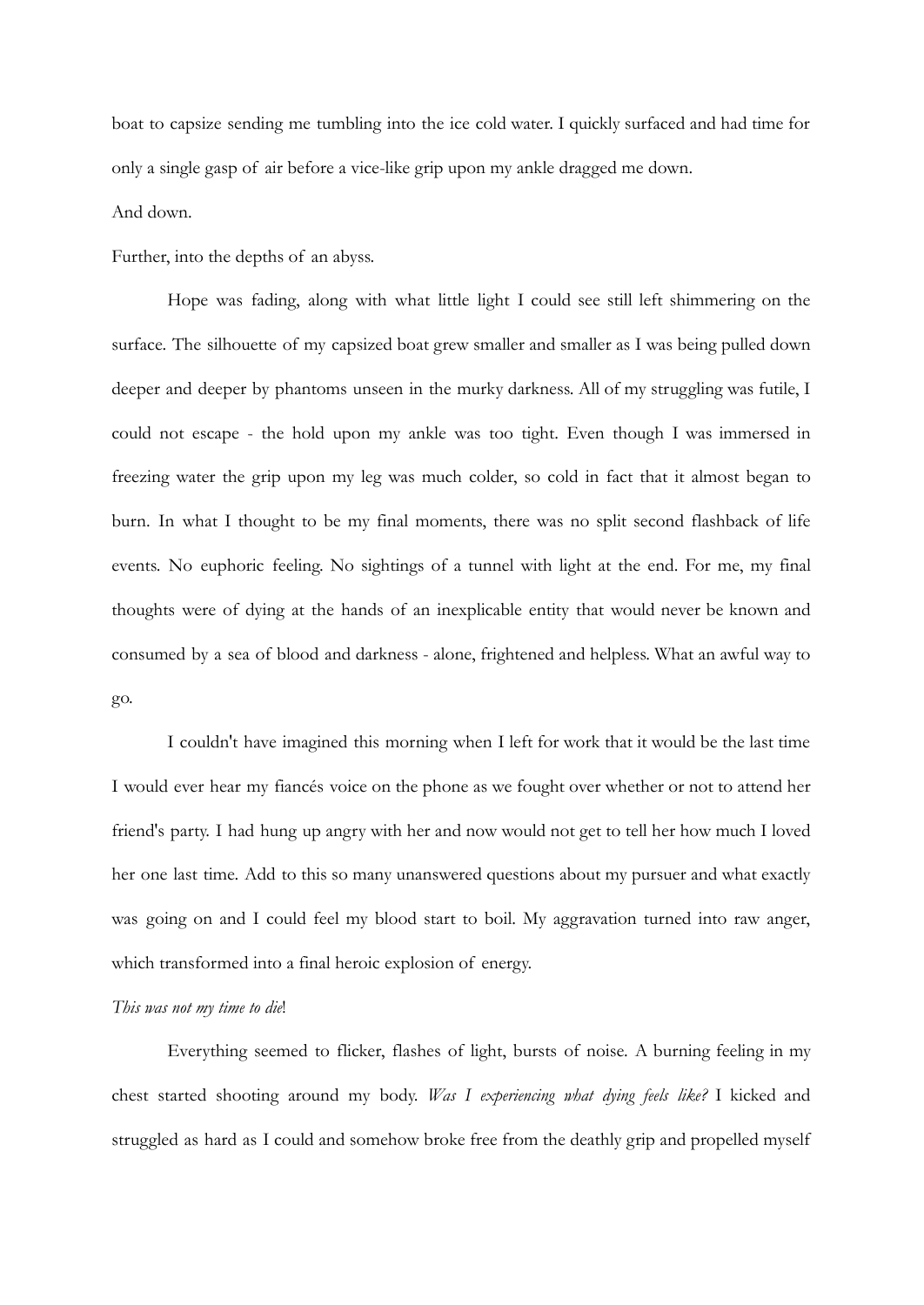frantically upwards. *This was not my time to die*! I could see my boat begin to come into view and grow larger as I approached the surface. With my last air expended I tried desperately to hold back my natural instinct to gasp for breath by closing my eyes and concentrating only on powering my arms and legs to thrust myself towards the boat. Just as I thought I couldn't hold on anymore, I broke the surface and with a gargantuan gasp, I had made it.

Coughing and spluttering I grabbed onto the boat, now upside down in the water and rested for a minute. The hull was stained a dark red and clumps of gore were stuck onto it but I couldn't afford to freak out now. I looked around to try to get my bearings. Luckily I seemed to have drifted closer to shore. I nearly got sick with the thought of whatever attacked me still lurked below, but I needed to make it to land as I wouldn't last much longer in this water. All of my muscles were seizing up but somehow I found the strength to propel myself towards the bank. After a few minutes, which seemed like hours, I finally felt ground beneath my feet and then dirt between my fingers and I grasped a hold for dear life.

I dragged myself onto land and collapsed. I lay there for what felt like an eternity, regaining my strength and catching my breath. I hadn't time to dwell as I was now starting to shiver violently as the cold started seeping into my bones - I *had* to move. I lifted myself up and staggered towards the tree line in a desperate hunt for the building which hopefully, was not too far away.

Hours seemed to pass as I traversed the woodland. It was still dark and everything looked the same making it difficult to identify which way I was going. My clothes were wet and permanently stained red, the putrid smell constantly made me gag and empty retch. Just as I began to wonder whether or not I was traveling in circles, I spotted the faint glow of light penetrating through leaves in the darkness ahead. As I got closer, the trees became more sparse until eventually I was out in the open. All the trees, shrubbery and foliage just seemed to stop at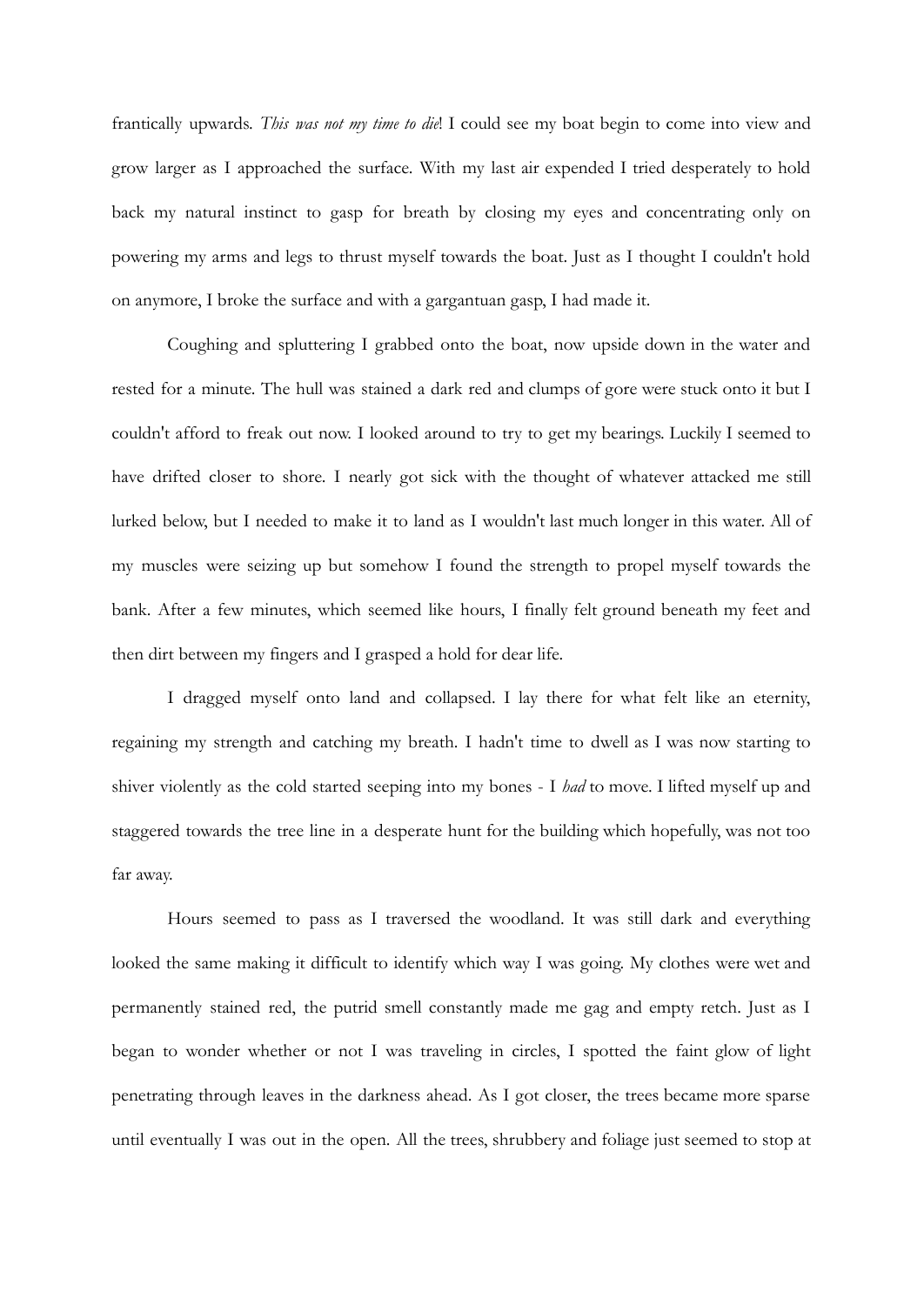an imaginary line and it was just me standing before a small Victorian looking chapel. There was a large stone wall separating me from the church which extended beyond the mainframe of the building looping around and surrounding it. The lights were on inside and shone brightly like a beacon of hope amidst the darkness trying desperately to consume it. A narrow rusted iron gate with overhanging trees lay towards one end looked likely to be the only way in, from this side at least. There was a small worn grassy path leading up towards the entrance which I duly followed. As I got closer I could hear the faint sound of what seemed like organ music emanating from within the confines of the church. The nearer I got the more clearly I could hear and it became apparent to me that it was not an average hymn that was being played. It sounded dark and gothic, and terribly out of tune. The result, as you can imagine, was an incredibly unsettling atmosphere. As I passed through the rusty gate, its hinges moaned and protested loudly as I entered what was a very old and dilapidated graveyard. The Organ abruptly stopped. I didn't move. The silence was almost deafening and the music did not resume.

The graveyard was in a bad state of neglect with many of the headstones starting to crumble into the overgrown grass around them. There was a broken up cobblestone path leading down the center and up towards the church. This looked to be the only planned layout in the entire yard, as every other headstone was just placed in what seemed like a random spot. With no organised rows of headstones or paths to walk around, one would almost certainly have had to step on top of multiple graves to reach a specific plot. I reluctantly followed the central path. I was never fond of graveyards but after all that I had experienced that day, I doubted it could get much worse. Passing by all the different graves, I noticed the headstones were so old that it was almost impossible to make out any inscriptions on most of them. The whole place must clearly have been very poorly maintained, but it being in such a remote location it didn't completely shock me that this was the case. As I approached the church entrance, there were two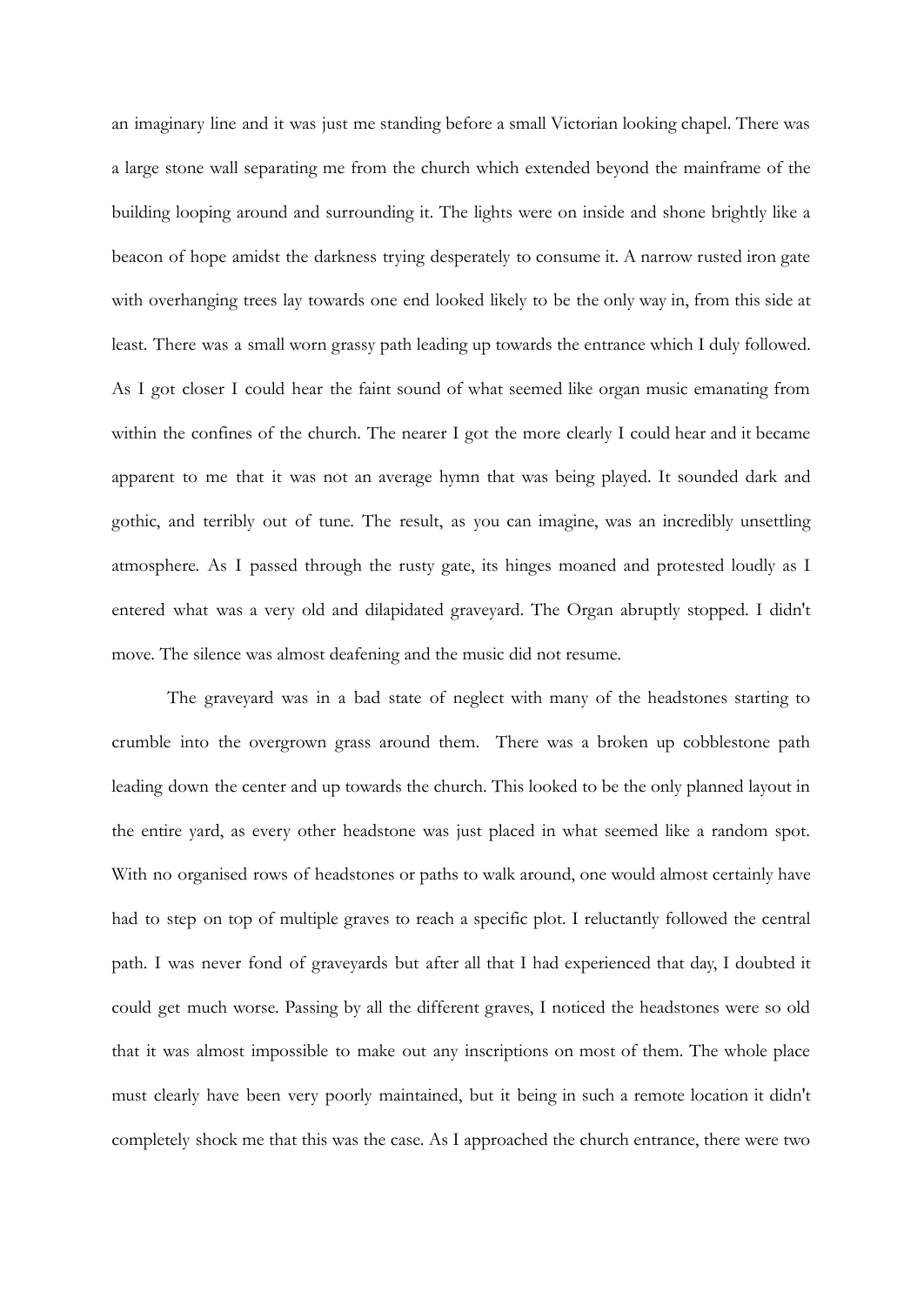graves at the end of the "row" that somehow caught my attention. Both had very new looking headstones. The closest one to me was filled in, but the other looked as if it was recently dug, waiting to be filled. The first Headstone was a shiny new black granite traditional style stone with thorns and nettles scattered around it. It read:

Anastasia Leanne Lemaire

Ian  $14^{th}$  1990 - October  $18^{th}$  2011.

That was the date that day, or the day before, depending on what time it was and how long I had spent traipsing through the forests and swimming in blood filled lakes. I remember thinking it unusual that a plot would be dug practically on the same day as a death. The next headstone, made of Grey granite, caused every hair on my body to stand upright and gave me the most awful, sickening feeling in the pit of my stomach. It read:

Philip Patrick Clarke

April 27<sup>th</sup> 1973 - October 18<sup>th</sup> 2011

My exact name and birthday. It chilled me to the bone and sent all sorts of thoughts flying through my head. I tried dismissing it as a freak coincidence but began to feel nauseous. I badly needed to just get inside. It felt like my entire reality was about to break.

### *Was I losing my mind?*

A voice seemed to call me as I staggered towards the old church doors. The shooting pain in my chest was there again and as intense as ever, bringing me back to my near death in the lake. My vision was blurry with flickering lights half blinding me, meaning I could only manage to reach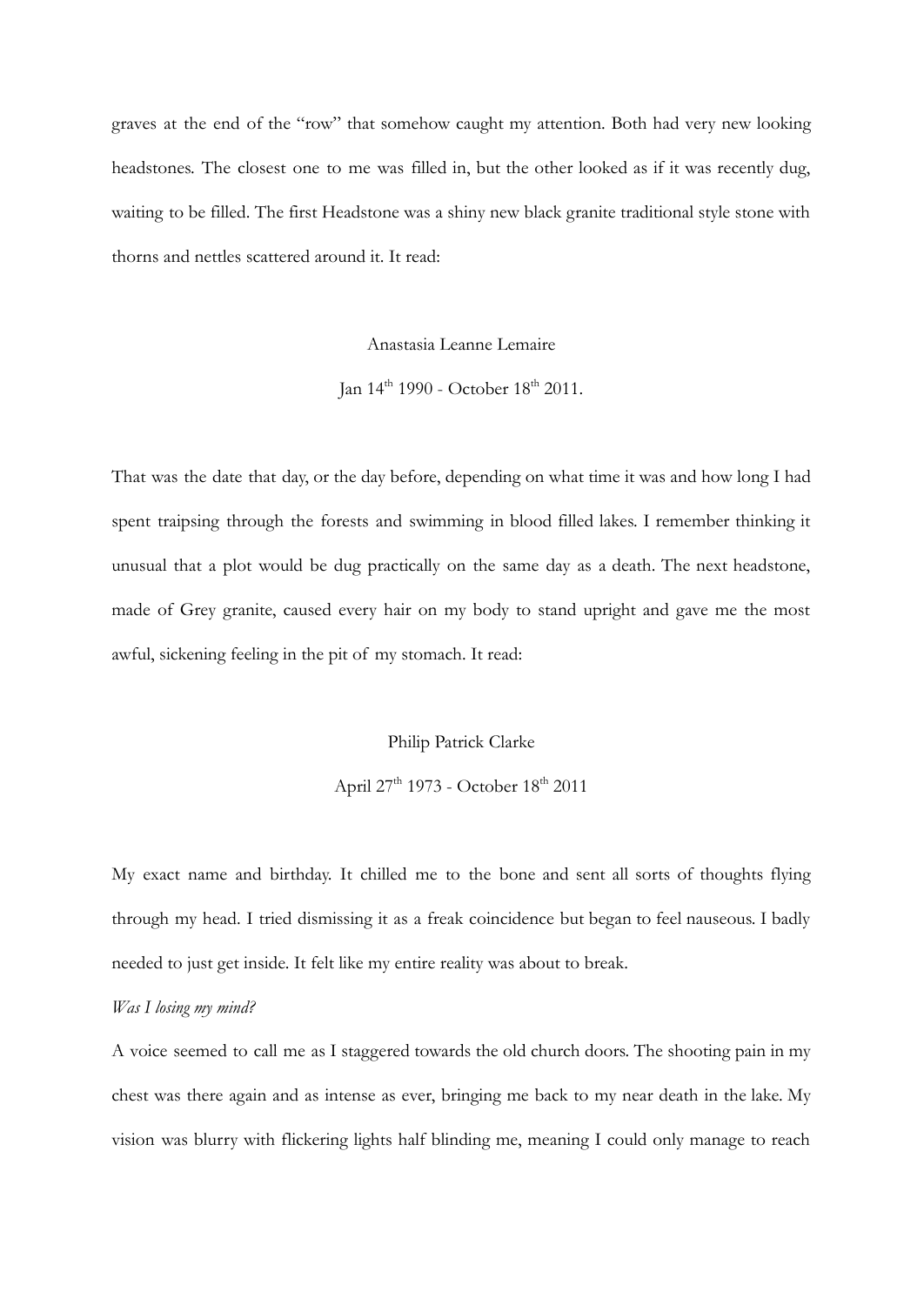the steps of the church door before vomiting. Fresh blood and froth stared up at me from my shirt and legs. I was still queasy but felt better for having cleared my stomach. I remember thinking hopefully the blood is only some of the "water" I swallowed from the lake. I wiped my mouth and got to my feet just as the organ piped up again.

I pulled open the large wooden doors expecting, rather naively, to see a full congregation but instead was greeted with rows of empty pews. Puzzled, I wearily entered.

The large doors slammed shut behind me but the music did not stop. It was not so much music but rather a constant monotonous drone, as if someone was resting on a group of organ keys continuously. The church felt warm and safe despite the unnerving music resounding from within. It appeared to be traditionally laid out with a nave down the center, an aisle on either side, and a north and south transept before the chancel. Old scratched wooden pews were positioned in rows on either side of the nave and were themselves decorated by a nice thick layer of dust. Large paintings placed in-between stained glass windows depicting various scenes from the bible hung on the stone walls. A fantastic giant wood carving sat behind the Priests pulpit. Wooden Buttresses spanned the ceiling above and appeared to be half rotting with large cobwebs spanning between each support.

The entire church was lit by hundreds of candles both hanging, and on the floor which gave out a surprisingly large amount of light and heat. I walked cautiously down the nave to explore where the music was originating from, it had to be from one of the transepts. As I approached the crossing, my peripheral vision picked up on movement on my right hand side. I turned to face the organist. What sat before me defied all logic and human understanding. Indeed, it was a sight so horrific, be thankful that you did not see it with your own eyes. It is hard to describe adequately in words yet I shall try my best to do justice to the grotesqueness which lay before me.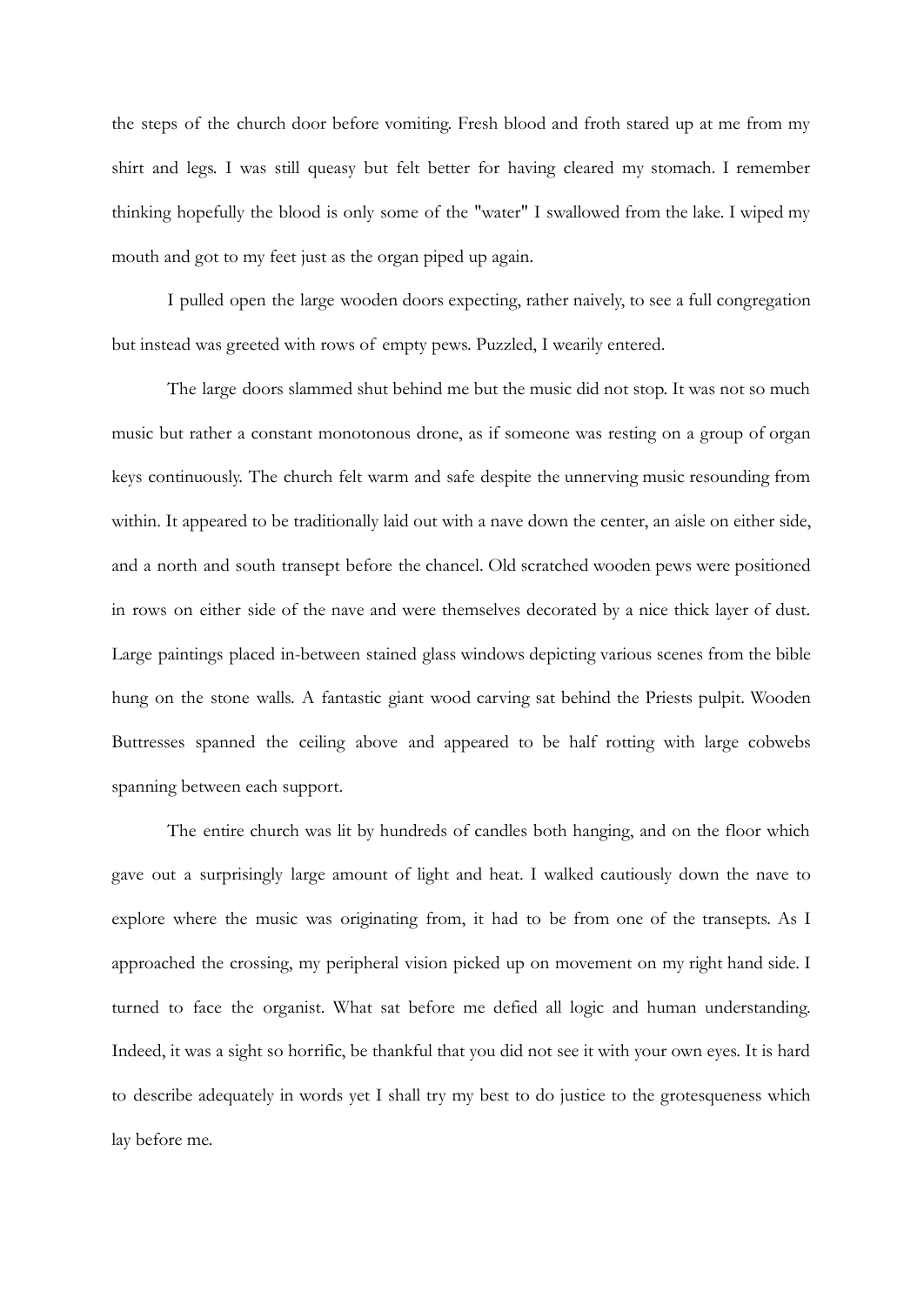The organ was placed against the back wall facing me, with the large pipes stretching most of the way up to the ceiling. Sitting on a bench playing it, was a robed figure almost exactly like my pursuer. This, frightening as it may be, was not what paralysed me with sheer terror. It was the fact that while it played with it's back to me, the head hung down it's back, split from its shoulders and attached only by the thinnest of ligaments and stringy flesh and faced directly at me. The upside-down face was contorted and disfigured making it impossible to tell a gender but two dead soulless eyes glared deep into mine, and locks of long dirty blonde hair hung down, stained dark and knotted red with blood and grit. It stopped playing and slowly stood up. Reaching behind, it clasped its head with both hands and brought it up onto its shoulders, turning the head to face frontwards before pulling a hood over itself. It then spun around to face me. I tried to flee but I stayed rooted to the spot, for some reason I felt like I was inexorably drawn towards this malevolent fiend. I was certain that it was indeed the same creature which had tormented me and it limped menacingly closer.

With every step, I could feel my stomach knot more and the blood drain from my face as I collapsed to my knees - almost unable to look at the horror that approached. From the outline of the robes the creature's limbs appeared totally twisted and there were large spikes protruding from various points of its body. Its gigantic hump weighed down on its frame causing it to stoop over but the unnatural bend at its waist almost righted it back to a normal posture. It dragged its left leg, struggling to maintain its balance and as it put its weight down to walk, thick dark blood oozed from various orifices leaving a trail of sludge in its wake. When it finally reached me, I could not breathe with pure fright. It stood motionless for what seemed like an eternity before a series of sickening cracks began to emanate from beneath its clothes. Before my very eyes the beast started to spasm, dropping to its knees and writhing on the floor as if it was possessed by some unseen entity. It became apparent to me that it was somehow transforming itself.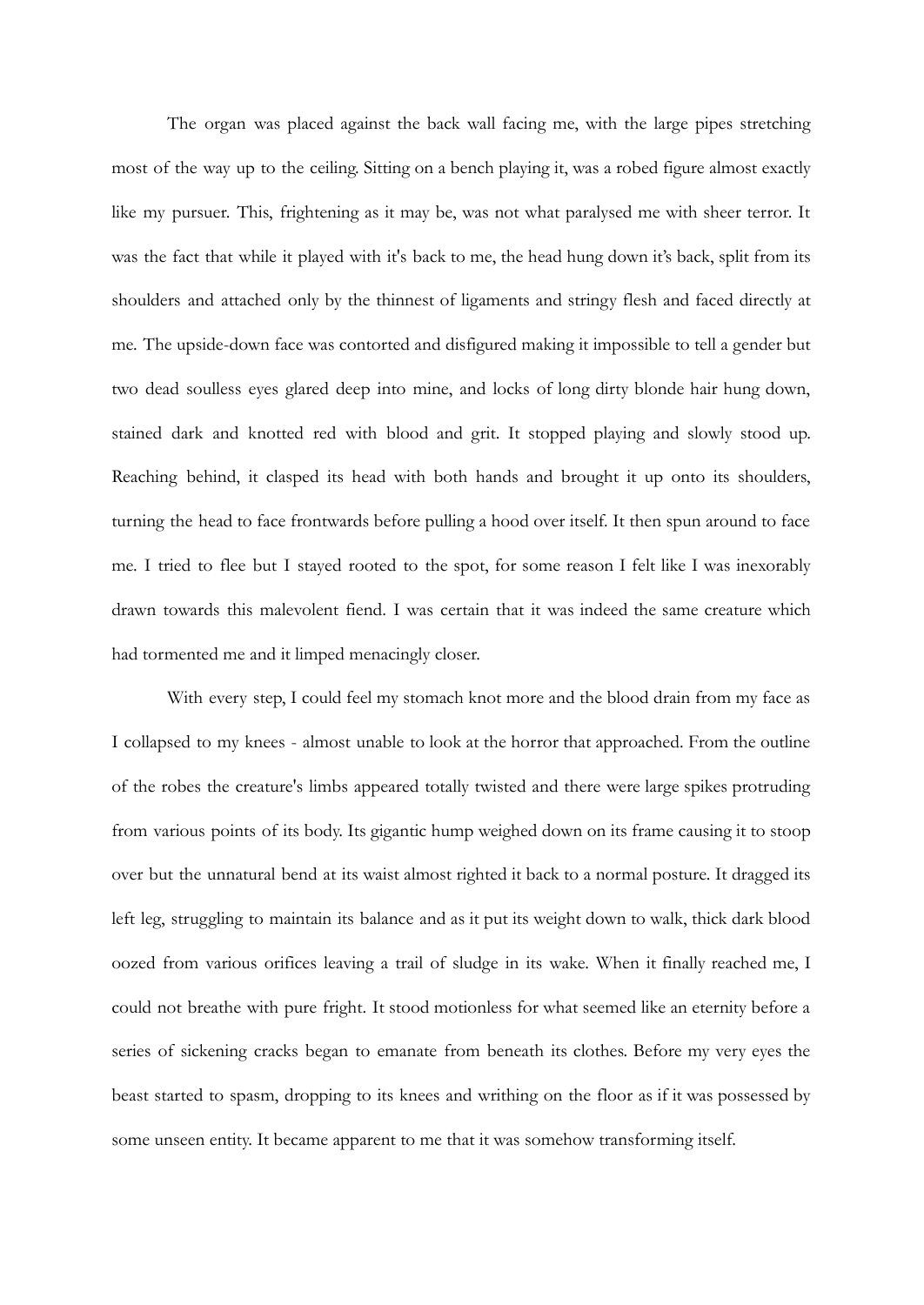From what I could see from the robe, its limbs seemed to be breaking and reattaching into place, blood and gore spewed out from underneath its garment as the large spikes protruded out and then snapped off. The blood was lumpy, coagulated and a stink of rot and decay belched from its torso. A horrible gurgling noise came from beneath the hood as more blood was ejected. Slowly, I could see it take a more human shape - its proportions were becoming normalised and the blood which was splattered all over the church started to magically run back towards the creature and be absorbed into its body. After some more minor twitching it lay completely still. I was kneeling no more than a couple of feet away, staring in disbelief at what I had just witnessed when suddenly, it levitated up off the ground, spinning around, righting itself and landing on its feet. It extended its arm towards my head and a horrible ghoulish hand protruded from beneath the sleeve and reached for me. I felt an invisible force act up my body, dragging me towards the bony finger which pointed at my face. I could do nothing to stop it, only try to recoil as its sharp fingernail touched my forehead. It quickly slashed down my face causing blood to gush from a diagonal slice running from my forehead to cheek, just missing my right eye. The creature extended all five fingers and placed its ice cold palm upon my head. An indescribable pain resonated throughout my body and I collapsed onto the floor. Coughing, I spat blood and a familiar series of cracks began to sound. I could feel bones in my legs, chest, back and hips crack and be pulled apart piercing my skin with some even exploding through muscle causing violent spurts of blood to spray around. I tried to scream but could only manage to gargle with the volume of blood in my throat. The pain became more excruciating as I could feel the bones in the right side of my cheek and eye socket fracture and bulge under the skin. My breathing became laboured and I started to convulse. I managed to look over at the creature who stood motionless watching with its hood now pulled down. Those dead eyes fixed directly upon me, piercing my soul. Blood still trickled down its long shaggy hair onto its cold stoney face. My pain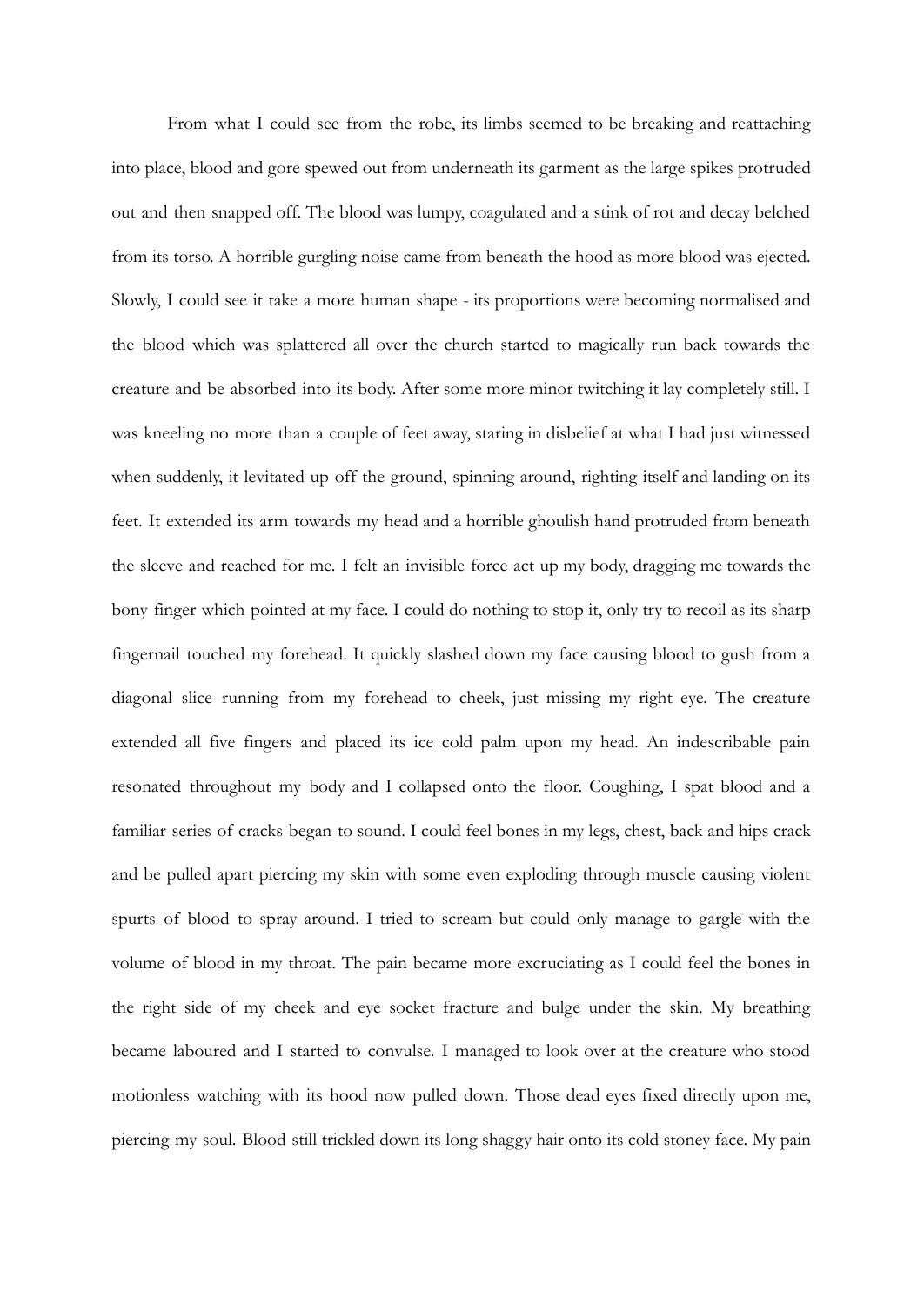suddenly plateaued and I lay there staring at the ceiling, deformed and mutilated, still struggling to breath. That was when I felt that feeling in my chest again, only this time it slowly started to build in intensity as lights flickered inside my head coupled with a cacophony of sound. It was exactly like being back in the lake. *This is what dying feels like*. I never thought I would welcome death before but I didn't want to experience anymore agony. There was a sudden explosion of light from within me and a deafening noise - the church seemed to warp and melt, as did my tormentor, before everything faded away.

For so long there was only darkness. A darkness so black it was almost like a physical force. There was an ever so faint humming sound from somewhere that was hard to pinpoint. Gradually, it became a bit louder and sounded more like a muffled droning noise, like that of someone leaning upon an organ. As the volume increased so did the pain. It was everywhere. Unbearable pain. Again. The same pain I felt only not so long ago. *Was my torture destined to be resumed?* I coughed some blood and noticed my head was resting against something. I then realised that I seemed to be sitting upright and leaning forward with my face leaning upon an object.

Light seeped through the blackness, trickling into my eyes. It hurt but at least I could see. It took me a few minutes to adjust and to comprehend my surroundings. Like a projector slowly being brought into focus I began to regain my vision. It was dawn and I was sitting in my car, my head against the steering wheel. I now recognised the muffled organlike drone as that of my Mazda's horn. I felt like I was after being hit by a freight train. My head seemed like it weighed a ton but somehow I managed to lift it up and fell back against the headrest, the horn stopped its drone. Shattered glass lay all over the car and I was covered in blood. I must have gotten sick as vomit mixed with blood and froth lay on my lap. My hips and legs appeared to be crushed, my chest was damaged from the airbag and I was trapped by the seat belt, unable to move. A familiar